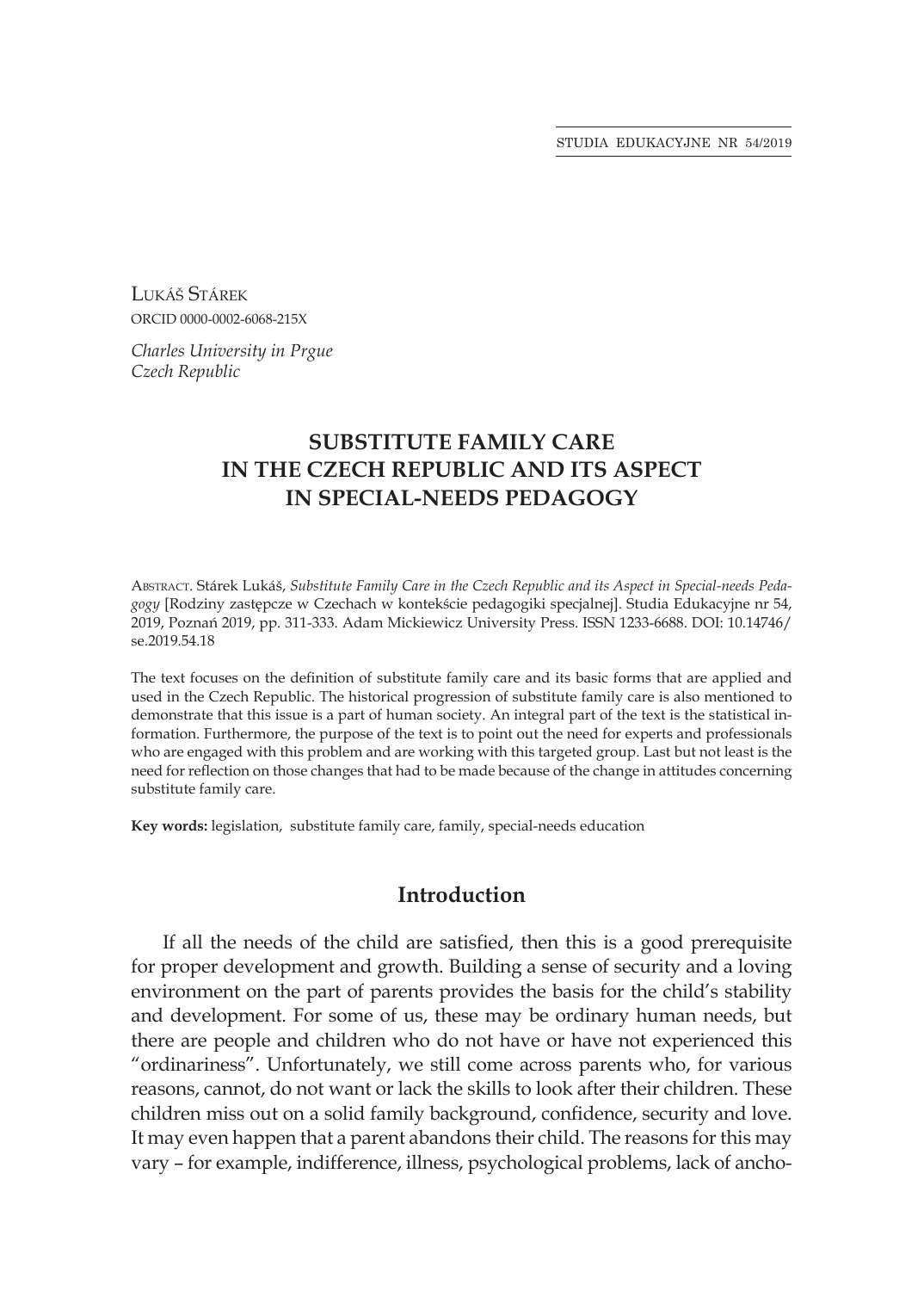ring or personal instability. Such a parent or family cannot fulfil their parental roles, fulfil their parental responsibilities and provide a favourable educational environment for the child. The emergence of this situation/fact is when substitute family care comes into play.

## **Definition of substitute family care**

Substitute family care is an umbrella term for all types of non-institutional childcare a child is placed in when, for various reasons, his/her biological parents cannot provide care.<sup>1</sup> They are thus raised by persons other than their biological parents in an environment that is most similar to living in a "real" family.

The definition of substitute family care is not uniform, although the meanings are similar. A uniform indicator is always the legal/legislative framework that defines foster family care. The diversity of the authors' views (Benešová, Bubleová, Dunovský, Dytrych, Matějček) is evident in the starting points of psychological or social aspects of substitute childcare.

Matejcek and Dytrych state that "*substitute family care can be defined as social measures in favour of a child whose parents cannot or do not want to provide care for, or for serious reasons, it is not desirable that they provide care*".<sup>2</sup> The authors also add that this form of childcare is intended primarily to ensure the child's harmonious development, to enable the child to grow up in a family environment that satisfies his/her basic psychological needs and prepares him/her for suitable social inclusion.

Bubleová and Benešová define substitute family care in the following way:

substitute family care is a form of childcare where the child is brought up by 'substitute' parents in an environment that is most similar to life in a natural family. This mainly means adoption and foster care in this country.<sup>3</sup>

Dunovský explains that:

substitute family care means care for abandoned, orphaned children who for some reason lost their own family or did not find it at all, in a new family environment or a similarly organised small group resembling or approaching the family.<sup>4</sup>

However, the diversity of views/definitions of substitute family care is more due to the use of the definition within the many and varied fields that address the topic of substitute family care. At the same time, it must be noted that all fields, be it psychology, pedagogy, paediatrics, family education, co-

<sup>1</sup> J. Nožířová, *Náhradní rodinná péče*, Praha 2012.

<sup>2</sup> Z. Matejcek, Z. Dytrych, *Děti, rodina a stress*, Galén, Praha 1994, p. 166.

<sup>3</sup> V. Bubleová, L. Benešová, *Hledáme nové rodiče*, Středisko náhradní rodinné péče, Praha 2001, p. 4.

<sup>4</sup> J. Dunovský, *Sociální pediatrie vybrané kapitoly*, Praha 1999, p. 227.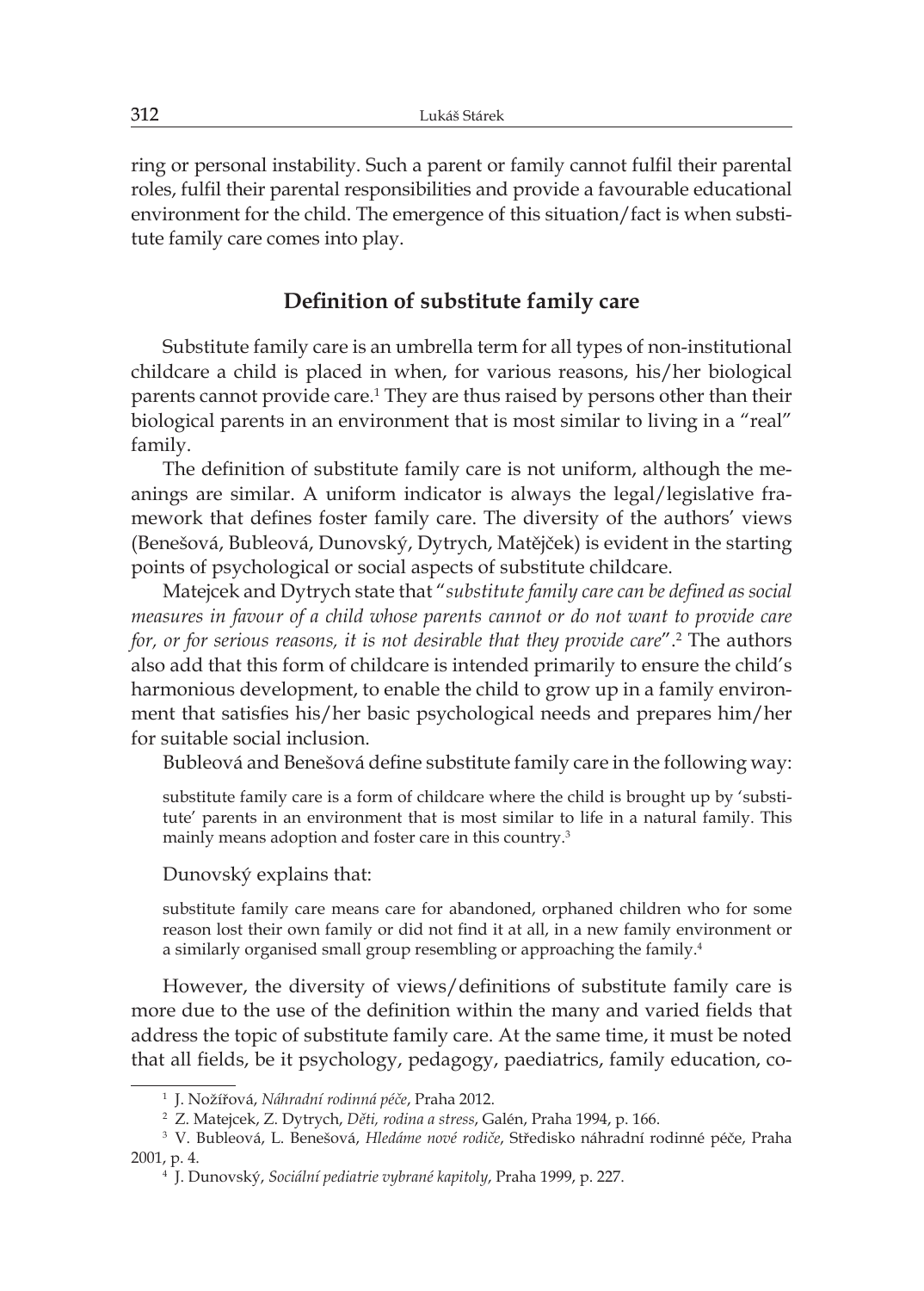unselling, etc., intertwine and try to address the problem competently from their unique perspective, albeit always in relation to other fields.

Current legislation, primarily Act No. 89/2012 Coll., The Civil Code; Act No. 359/1999 Coll., on Social and Legal Protection of Children, clearly states the principle of prioritising substitute family care over institutional care, where the system is set up so that if the child cannot stay in his/her family environment, substitute family care will be the solution next in line.

The aim of the new legislation was to create legal conditions for systematic work with families that will ensure that the child remains in a family or alternative family environment. The system is now more oriented towards child risk prevention and timely solutions. The rules for the activities of employees of the social and legal protection of children, especially at the level of municipalities with broader powers, have been amended. Municipalities should, after evaluating the situation, look for an optimal solution for each child individually within the framework of multidisciplinary cooperation and by using the network of services. Quality standards and binding procedures are now clearly set in the system. The quality standards apply both to the bodies of social and legal protection of children and to persons authorised to exercise social and legal protection. Foster care is now carried out on a professional basis, and the conditions for providing care are set by a decision or agreement on the provision of foster care. The system of preparation and selection of foster parents has been unified, as well as the method of their material provision (including temporary foster care). A network of support and relief services is now available to foster parents.<sup>5</sup>



# **Substitute family care in numbers within the CR**

Number of children living in foster care and institutional care since 2012:

Source: Virtual Library NRP.

<sup>5</sup> Child and Family Association, online, citation 2019-03-12.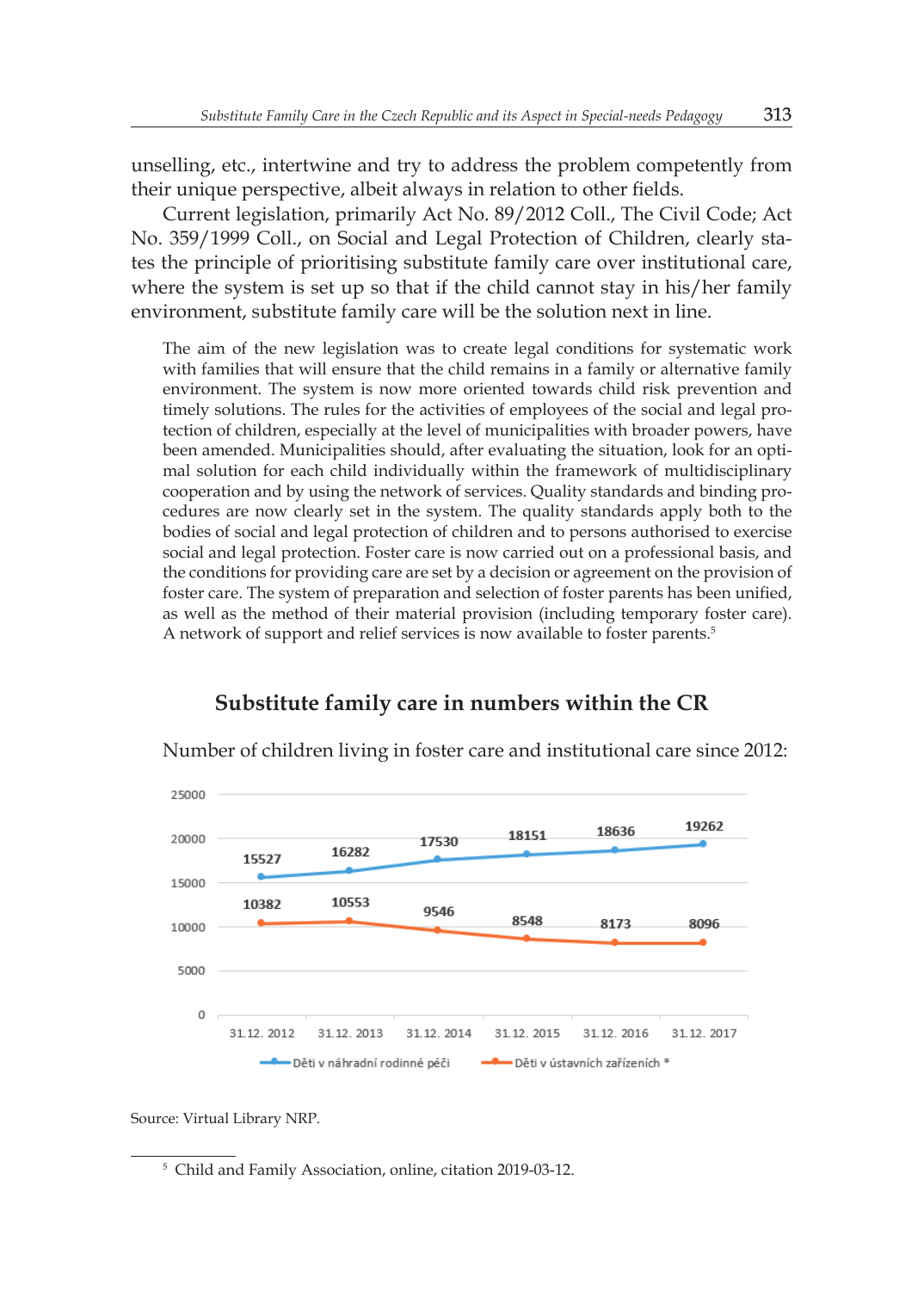At the end of 2017, 19,262 children were placed in substitute family care. The growth of children in substitute family care is increasing every year. This fact indicates an attempt to place children in substitute family care rather than institutional care. The number of children living in institutions is decreasing, but still very slowly. In comparison, at the end of 2017, a total of 8,096 lived in institutional facilities.

# **There are different forms of substitute family care in the Czech Republic**

**Placing a child in the care of a natural person other than a parent**

Legislative definition – Act No. 89/2012 Coll. Civil Code, Sec. 953 – Sec. 957.

If neither the parent nor the guardian can personally care for the child, the court may place the child in the personal care of another person… The decision to place the child in custody must be in accordance with the child's interests. Placing a child in the caregiver's personal care does not replace foster care, pre-foster care or care that must precede adoption. It takes precedence over the care of a child in institutional care.<sup>6</sup>

The court decision always defines the scope of rights and obligations in relation to the child. Most often it is the provision of care for the child and its representation in ordinary matters. When choosing the appropriate caregiver, the court takes into account the family relatives of the child. Furthermore, the guarantee of proper upbringing must be ensured, and the caregiver must agree to the custody of the child.

Spouses can also become caregivers. If a married couple who have custody of the child divorce, the rights and obligations of the spouses to the child must be adjusted. If, during the divorce, the court intends to place the child in the custody of one spouse, it may do so only with the consent of the other. In the event of the death of one of the spouses, the child remains in the custody of the other spouse.

Unless the court decides otherwise, the child's parents remain liable for parental responsibility, continue to be the legal guardians of the child and maintain an obligation towards the child. Carers have the right to maintenance from the child's parents, which they can enforce. The amount of maintenance is determined by a court decision. The maintenance should be in accordance with the child's needs and interests.

The caregiver is not entitled to foster care benefits or other special benefits.

<sup>6</sup> Act No. 89/2012 Coll. Civil Code, Sec. 953.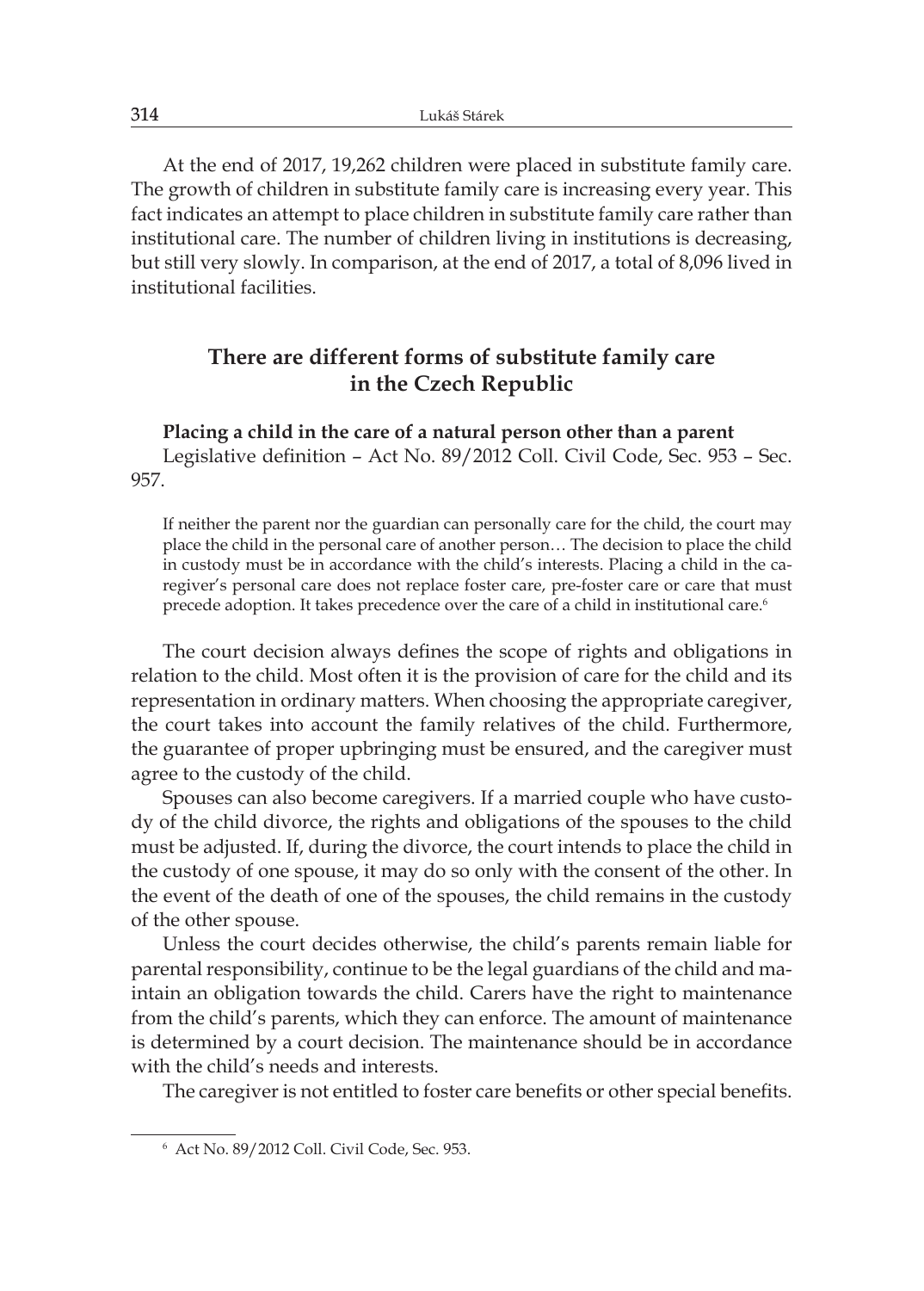### **Types of adoption**

Legislative definition – Act No. 89/2012 Coll. Civil Code, Sec. 794 – Sec. 854.

Adoption means accepting a non-family member as one's own.<sup>7</sup>

The prerequisite for adoption is a relationship between the adoptive parent and the adoptee as there is between a parent and child, or that there are at least the foundations of such a relationship. The adoption of a minor must be in accordance with his or her interests.<sup>8</sup>

In the case of adoption, a relationship exists in legal terms between the adoptive parent and the adopted child identical to the one between biological parents and their children. This changes the ties of the child with regard to his or her original parents, and all rights and obligations in relation to the original family, as determined by a court decision, are nullified.

The adoptive parents are registered on the child's birth certificate and must assume complete parental responsibility. The adoptive parents are thus the legal representatives of the child. The child adopts the surname of his/her adoptive parents. By the start of schooling at the latest, the child should be informed of the fact that he or she is adopted. This is a legal obligation on the part of the adoptive parents.

Adoption is decided by the court. A child must be in the care of a future adoptive parent for at least six months at the expense of said parent.

An adoption cannot be revoked three years after the adoption decision of the court.

An adult can also be adopted, unless it is a violation of good morals.

There is no special oversight or supervision by the state in relation to adoptive parents.

## **International adoption**

International adoption means the adoption of a child abroad or from abroad. If it is not possible to find a substitute family for the child in his or her country of origin, international adoption is a possible solution. International adoption is governed, inter alia, by the Convention on the Protection of Children and Cooperation in International Adoption – the so-called Hague Convention on the Protection of Children, which defines the functionality of an authority/body in this field. The Office for International Legal Protection of Children, which is based in Brno, operates within the Czech Republic.

<sup>7</sup> Act No. 89/2012 Coll. Civil Code, Sec. 794.

<sup>8</sup> Act No. 89/2012 Coll. Civil Code, Sec. 795.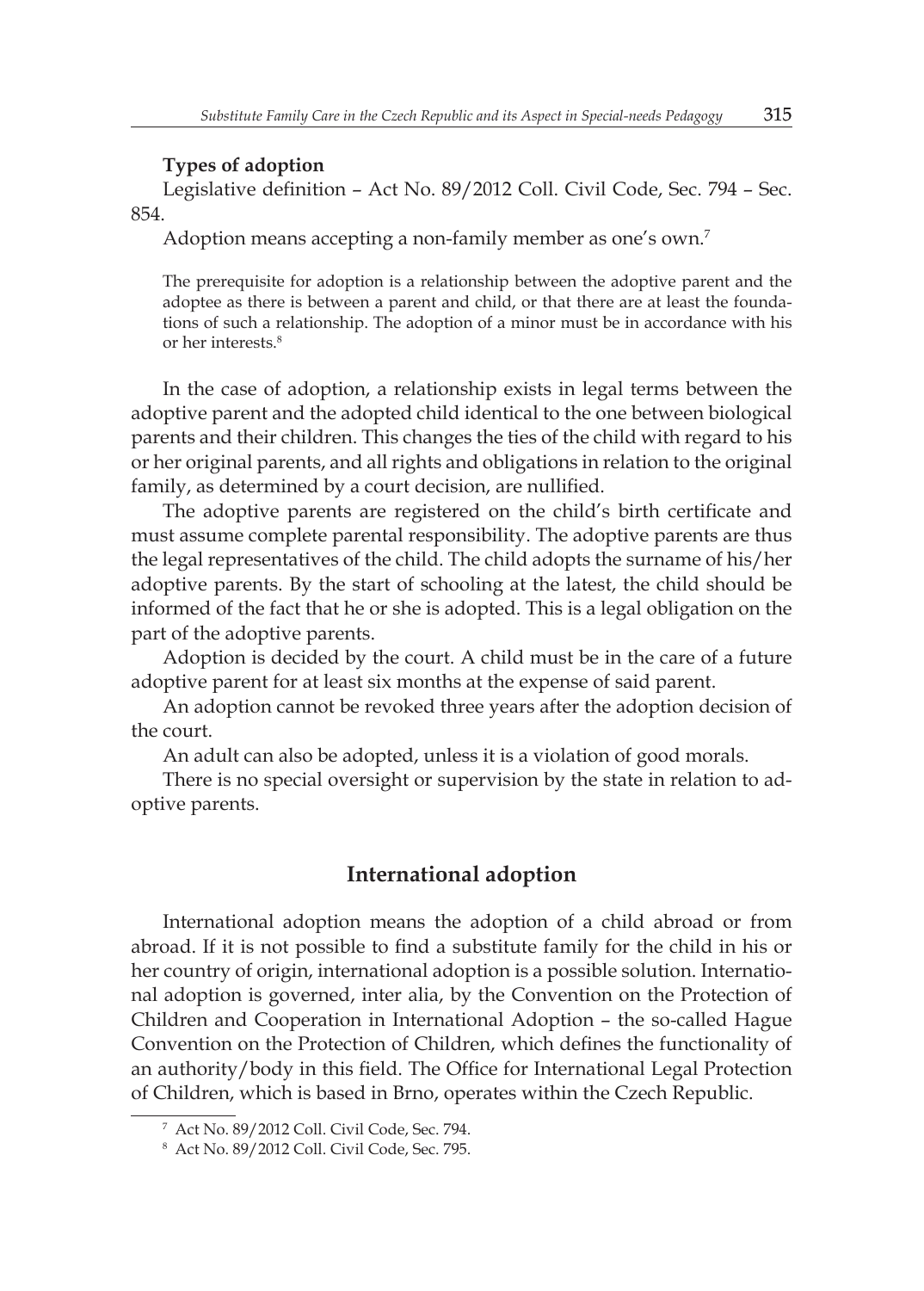#### **Foster care**

Legislative definition – Act No. 89/2012 Coll. Civil Code, Sec. 958–970; Act No. 359/1999 Coll., on Social-legal Protection of Children.

If neither the parent nor the guardian can personally care for the child, the court may place the child in the care of a foster parent. Foster care takes precedence over placing a child in institutional care.<sup>9</sup>

Foster care is applied to children who cannot be raised by their parents, but ties are maintained. This fact can be linked not only to parents but also to other relatives – e.g. siblings or grandparents. One of the duties of a foster parent is precisely to allow parents to contact the child, to develop a certain sense of belonging and to develop their mutual relations. The main aim of foster care is to provide care for the child and its upbringing in a family environment.

The foster parent has the right to represent the child and to manage his/her affairs only in normal matters and has no maintenance obligation. The foster parent may be an individual or a married couple. There is no family relationship between the foster parent and the child. Thus, the biological parent, who has parental responsibility over the child, remains the legal representative.

The court decides on foster care for the period of time that the obstacle preventing the child's parents from personally caring for him/her exists. Some children have been in the care of foster parents for several years; others remain in this form of care until they reach the age of majority. Foster care expires at the latest when the child acquires full legal capacity, otherwise by the child's age of majority.

Foster care is supported by the state in terms of foster care benefits, which are to ensure the basic material security of the child and at the same time take into account the difficulty of this care by providing foster care payments.

Foster care benefits include the Child Benefit Allowance; Foster Care Allowance; Foster Parent Payment; Acceptance Allowance; Personal Motor Vehicle Purchase Allowance.<sup>10</sup>

The process of mediation and custody of a child is defined under Act No. 359/1999 Coll., On Social and Legal Protection of Children, which includes, inter alia, the process of mediation and custody of a child:

1. Submission of an application for inclusion in the register of applicants eligible to become foster parents to the municipal office of a municipality with broader authority

<sup>9</sup> Act No. 89/2012 Coll. Civil Code, Sec. 958.

<sup>&</sup>lt;sup>10</sup> Ministry of Labour and Social Affairs of the Czech Republic, online, cit. 2019-02-12.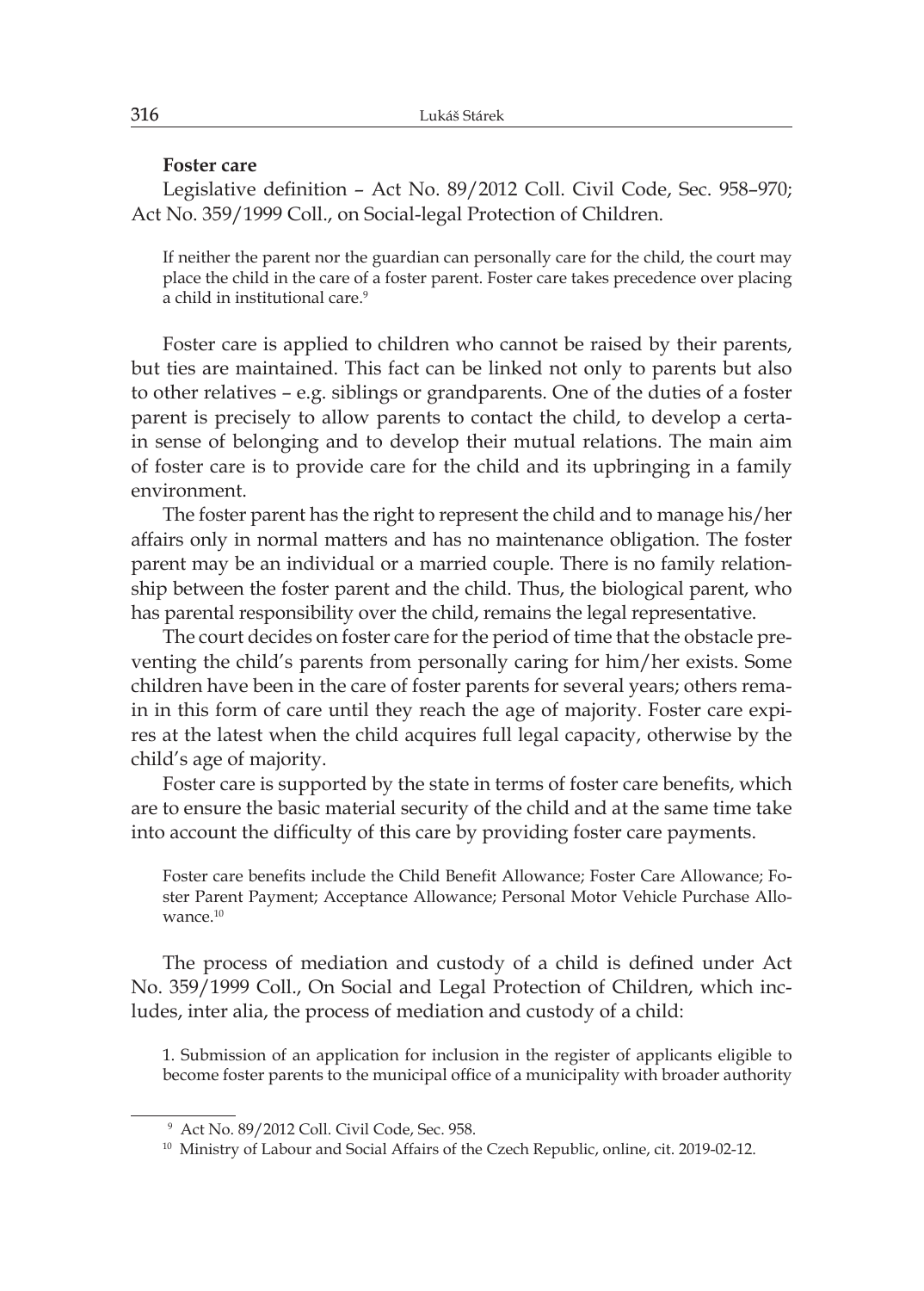where the applicant has his/her permanent residence (in the case of spouses at the permanent residence of one of them). The application form can be obtained directly from the office or downloaded from the MoLSA website.

2. Assessment of applicants by the municipal office with broader authority – the municipality will carry out a social investigation into the family of the applicants in the place of their actual residence. After gathering the necessary documentation (report on the state of health, property conditions, etc.), which is a prescribed part of the application, the municipal authority will forward the application to the relevant regional authority. It shall attach its opinion to the application.

3. Assessment of applicants by the regional authority – the regional authority will ensure the psychological examination of the applicants and the assessment of their application by an assessment doctor. At the same time, it will include applicants in preparatory courses for the admission of a child to foster care. The professional assessment of applicants focuses primarily on the characteristics of their personality, their psychological and health condition with regard to the prerequisite for raising a child. It also assesses the applicant's motivation that led to their application for custody of a child, the quality of their relationships and the stability of their family environment. Among other things, the attitude of other family members in accepting a child in this form of foster care is also examined. The expert assessment also includes an assessment of the preparation for the adoption of a child into foster care.

4. Decision on inclusion or non-inclusion in the register – based on the findings of a previous expert assessment, the regional authority will issue an administrative decision on the inclusion or non-inclusion of applicants in its foster parents register for the purpose of mediation of foster family care. If the applicants' disagree with the outcome of the decision, there is a possibility of appeal.

5. Choosing a family for a child – the regional authority also keeps a record of children whose situation requires foster care. The choice of family for a particular child depends on the needs of the child and the ability of future foster parents to meet those needs.

6. Establishing contact with the child – the selected family is approached by the regional authority, acquainted with the child's situation and documentation in detail, and is subsequently provided with personal contact.<sup>11</sup>

### **Temporary foster care**

Legislative definition – Act No. 89/2012 Coll. Civil Code, Sec. 958; Act No. 359/1999 Coll., on Social-legal Protection of Children.

The court may place the child in foster care for a temporary period.<sup>12</sup>

The aim of temporary foster care is primarily to provide time for biological parents to adjust their circumstances, which would then allow the child to be taken back into care. This time can also be used to find a different, more suitable family for the child.

It is therefore primarily an emergency measure and only temporary, with the maximum length of stay being one year at the most. This option allows the child to avoid being placed in an institution.

<sup>&</sup>lt;sup>11</sup> Foster Care Centre, Society, online, citation 2019-02-15.

<sup>12</sup> Act No. 89/2012 Coll. Civil Code, Sec. 958.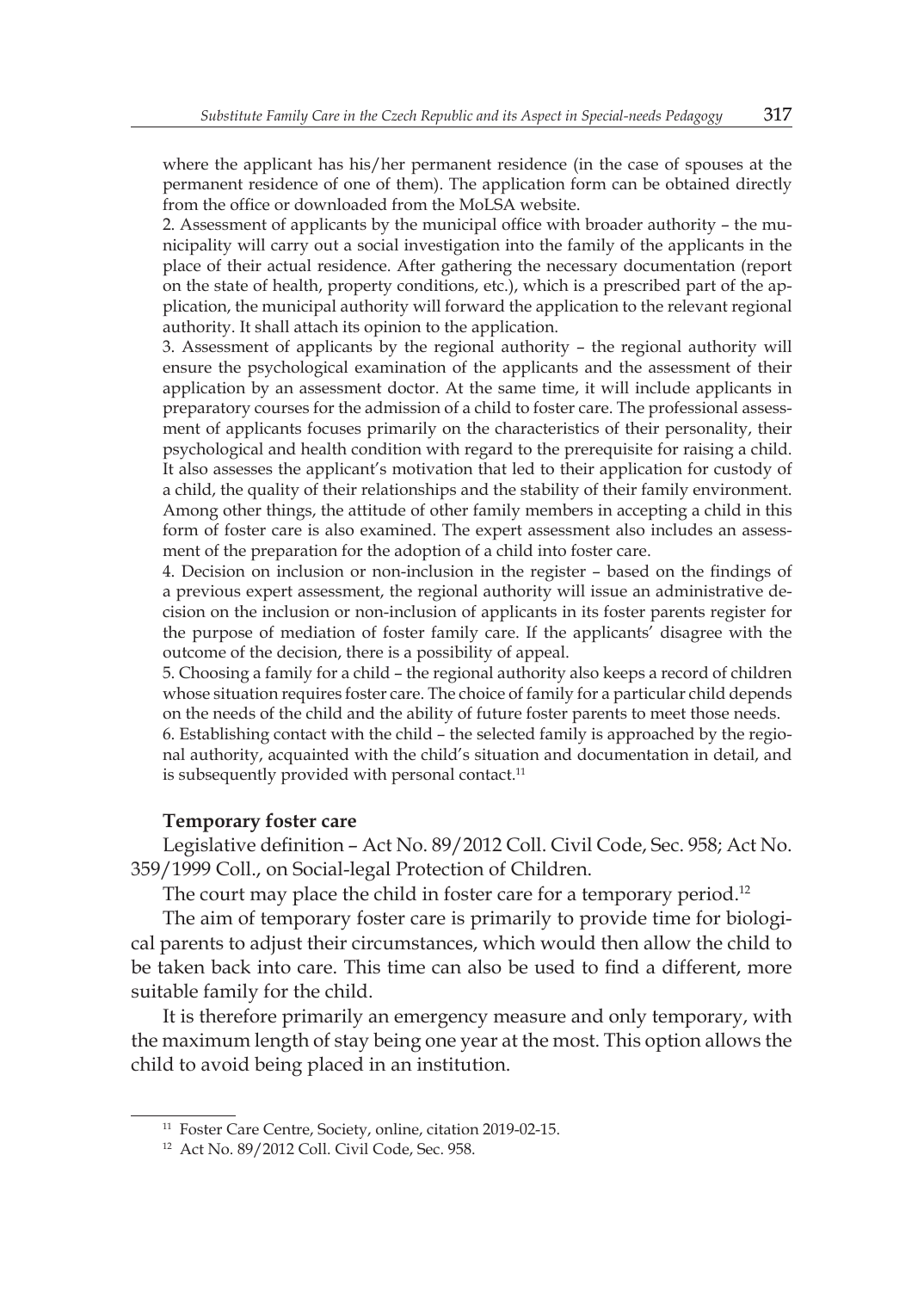Temporary foster parents are financially supported by foster care payments (Child Benefit Allowance; Foster Care Allowance; Foster Parent Payment; Acceptance Allowance; Personal Motor Vehicle Purchase Allowance) and are provided with expert assistance and support from accompanying organisations or the Department of Social and Legal Protection of Children of a municipality.

### **Guardianship**

Legislative definition – Act No. 89/2012 Coll. Civil Code, Sec. 928 – Sec. 942.

If there is no parent who has full parental responsibility over the child, the court will appoint a guardian to the child. The guardian has, in principle, all the duties and rights as a parent of the child but has no maintenance obligation regarding the child. With regard to the guardian's person or the circumstances of the child, as well as to the reason for which the parents do not have all the duties and rights, the scope of the guardian's duties and rights may in exceptional cases be different.<sup>13</sup>

The court will appoint a guardian to the child if: the child's parents have died; the parents have been denied parental responsibility; their parental responsibility has been suspended; they do not have full legal capacity (and therefore do not possess parental responsibility).

No legal relationship between the guardian and the child exists as it is between the parent and the child.

If the guardian personally cares for the child, he/she is entitled to foster care payments (Child Benefit Allowance; Foster Care Allowance; Foster Parent Payment; Acceptance Allowance; Personal Motor Vehicle Purchase Allowance).

The guardian is directly responsible to the court with local jurisdiction and is subject to regular supervision. The guardian reports to the court about the child in his/her care, usually at annual intervals. If the guardian wants to make a legal decision on a crucial matter relating to the child, the court's approval is required.

## **The history of substitute family care in our territory**

Within the historical legislative definition, the pivotal edition of the Imperial Law of the Home no. 105, of the Imperial Code from 1863 is crucial. This law was subsequently followed by the Provincial Poor Act for the Czechs, No. 59, the Provincial Code. Both legislative sources are one of the first measures introduced by the public administration for the benefit of the poor and

<sup>13</sup> Act No. 89/2012 Coll. Civil Code, Sec. 928.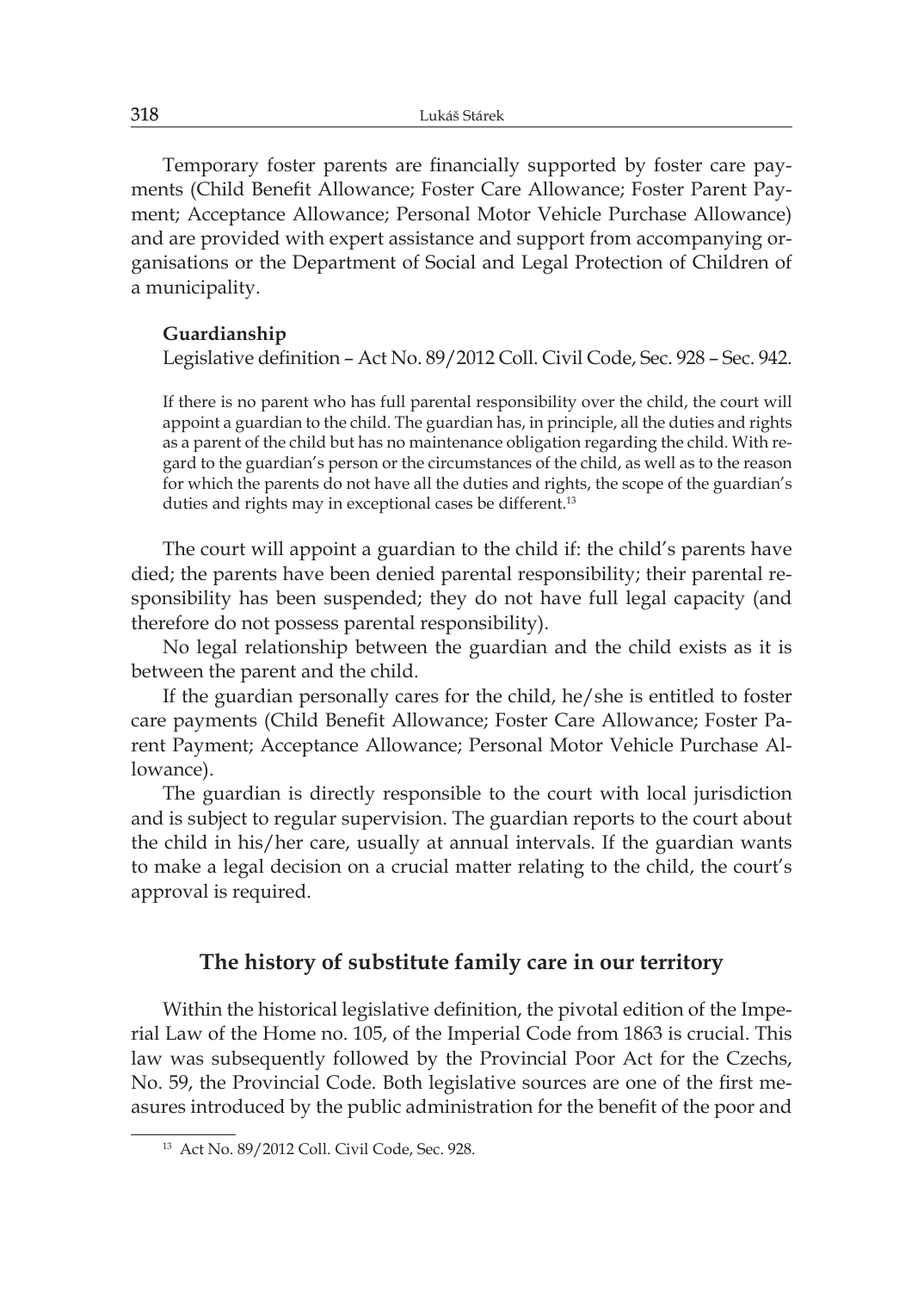govern poor relief relatively broadly (medical treatment of the poor, nutrition and education of children from poor municipalities, facilities for reforming neglected youth). Poor relief for children provided compensation for absent parents, either in special institutions (orphanages) or in foster care. The family was the preferred form. The assumption was similar to today's thinking, i.e. the best environment for raising a child is a good family that ensures the child's physical and moral development. This care was provided by home communities. This arrangement, however, had its shortcomings, especially the insufficient funding from municipalities.

A partial improvement occurred at the beginning of the 20th century on the basis of Act No. 62/1901 of the Imperial Law, which laid the foundation for the establishment of the so-called land orphan funds. Provincial orphan funds have appropriately used the surpluses from the orphanage's coffers to provide for and raise orphaned and abandoned children. Along with poor relief, there were also voluntary organisations and institutions for children and youth.

Since 1904, the so-called "district commissions for youth care" started to be established, bringing together volunteers who helped orphaned children. After the establishment of the independent Czechoslovak Republic in 1918, the district commission for youth care was declared as the organisational unit for all voluntary youth care. An important document to be mentioned in connection with the development of district care was the Government Decree No. 20/1930 Coll., on Collective Guardianship, which was the statutory instrument of Act No. 256/1921 Coll. According to these standards, if a suitable guardian was not found, the court entrusted the guardianship to the district commission for youth care. Since 1924, the Central Social Committee and the Central Social Office has operated in Prague.

After the war, the tasks of youth care were transferred to the district and provincial national committees in 1947. Act No. 69/1952 Coll., on Social and Legal Protection of Youth brought about a substantial intervention in the protection of children. Socio-legal protection was limited to providing institutional guardianship and custody of children not in the care of their parents. From the time of poor relief until now, substitute family care has been given priority in cases of need to care for children outside their own family.

The Family Act of 1963 opened the way to a series of experiments, in particular the so-called "large families", whether living individually or concentrated in children's villages. Act No. 50/1973 Coll., on Foster Care, completely covered substitute family care at that time.

Before the Act No. 359/1999 Coll., on the Social and Legal Protection of Children came into effect, the activities of state bodies focused on child protection were regulated by the Family Act and, from the point of view of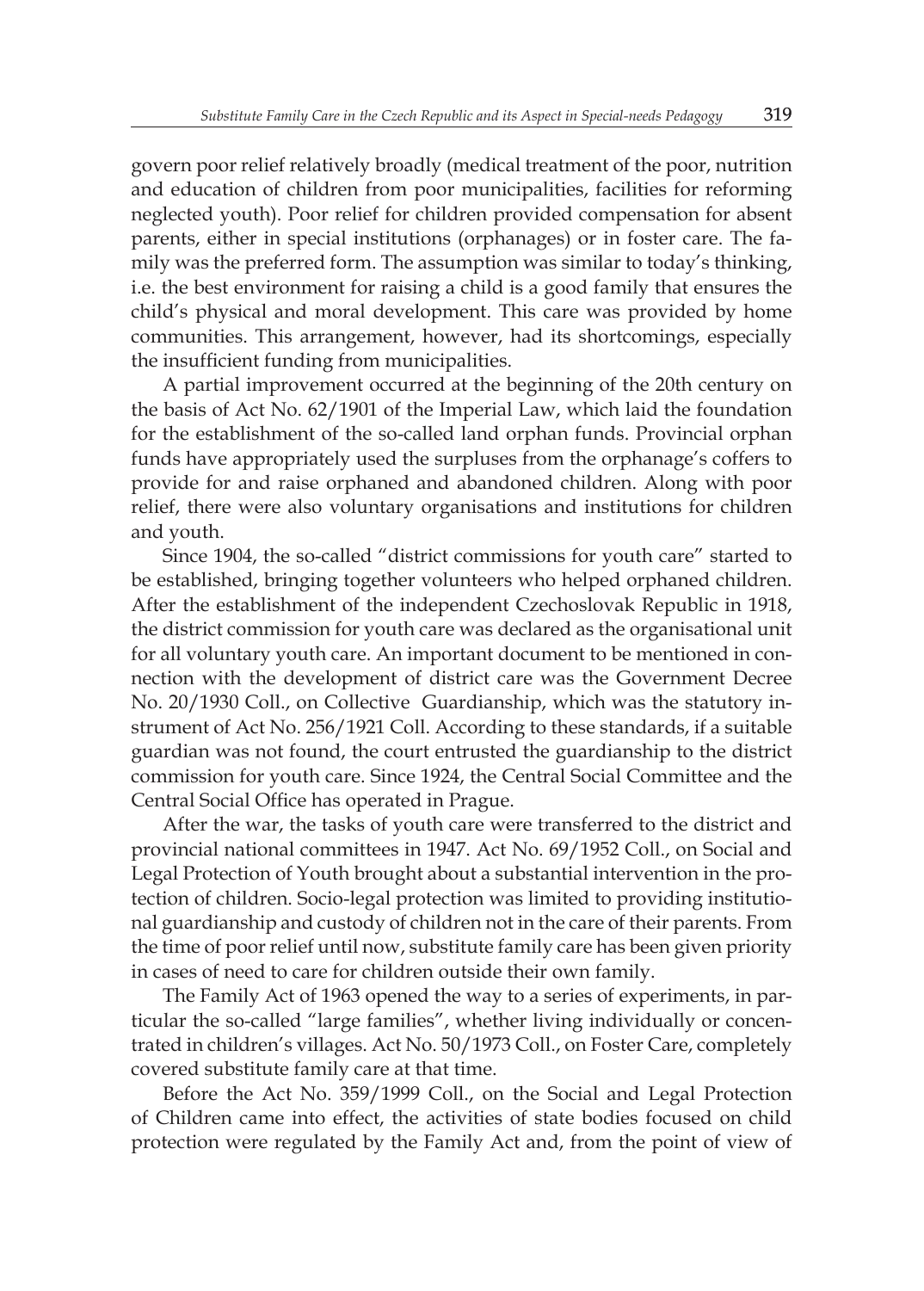defining the scope of power of individual institutions and social security regulations. However, this status did not meet the needs of children, in particular the protection of children in developing civil society was not sufficiently ensured. The key changes in the area of family law occurred at the end of the 1990s, especially in connection with the adoption of Act No. 91/1998 Coll., which substantially amends and supplements the Act on Family Act No. 94/1963 Coll., as amended. At that time, the foster care legislation was incorporated into the Family Act. The form of substitute family care is clearly preferred to institutional care. Furthermore, this led to the acceptance of the aforementioned Act on Social and Legal Protection of Children being adopted, which can be understood as the basis of public protection of children.<sup>14</sup>

The 21st century also brings changes. Since 2003, substitute family care in the sense of their own mediation of substitute family care has been provided by regional authorities, which maintain registers of suitable foster parents and of children who can be placed in substitute family care. The tasks are also carried out at the municipal level by municipal authorities with broader powers. This is where the individual applicants for foster family care first learn relevant information. Municipalities also provide all documents for the operation of the regional authority.

### **Possible professional employment**

Professional employment is subject to valid legislation which shows that the graduate is a qualified educational worker or social worker.

In the framework of educational sciences, resocialisation and penitentiary education is now an independent **multidisciplinary field** that combines pedagogy, special and social education, psychological sciences, sociology, penology and penitentiary studies and other related social sciences.

The course is intended not only for employees of institutions under the authority of state administration:

Ministry of Finance of the Czech Republic (Customs and Excise, CR);

**Ministry of Labour and Social Affairs of the Czech Republic** (social services within outpatient, field and residential forms);

Ministry of Justice of the Czech Republic (Prison Service of the Czech Republic, Probation and Mediation Service of the Czech Republic, forensic detention centre);

**Ministry of Education, Youth and Sports of the Czech Republic** (educational institutes, diagnostic institutes, etc.);

<sup>14</sup> Z. Matějček, *Náhradní rodinná péče: průvodce pro odborníky, osvojitele a pěstouny*, Praha 1999.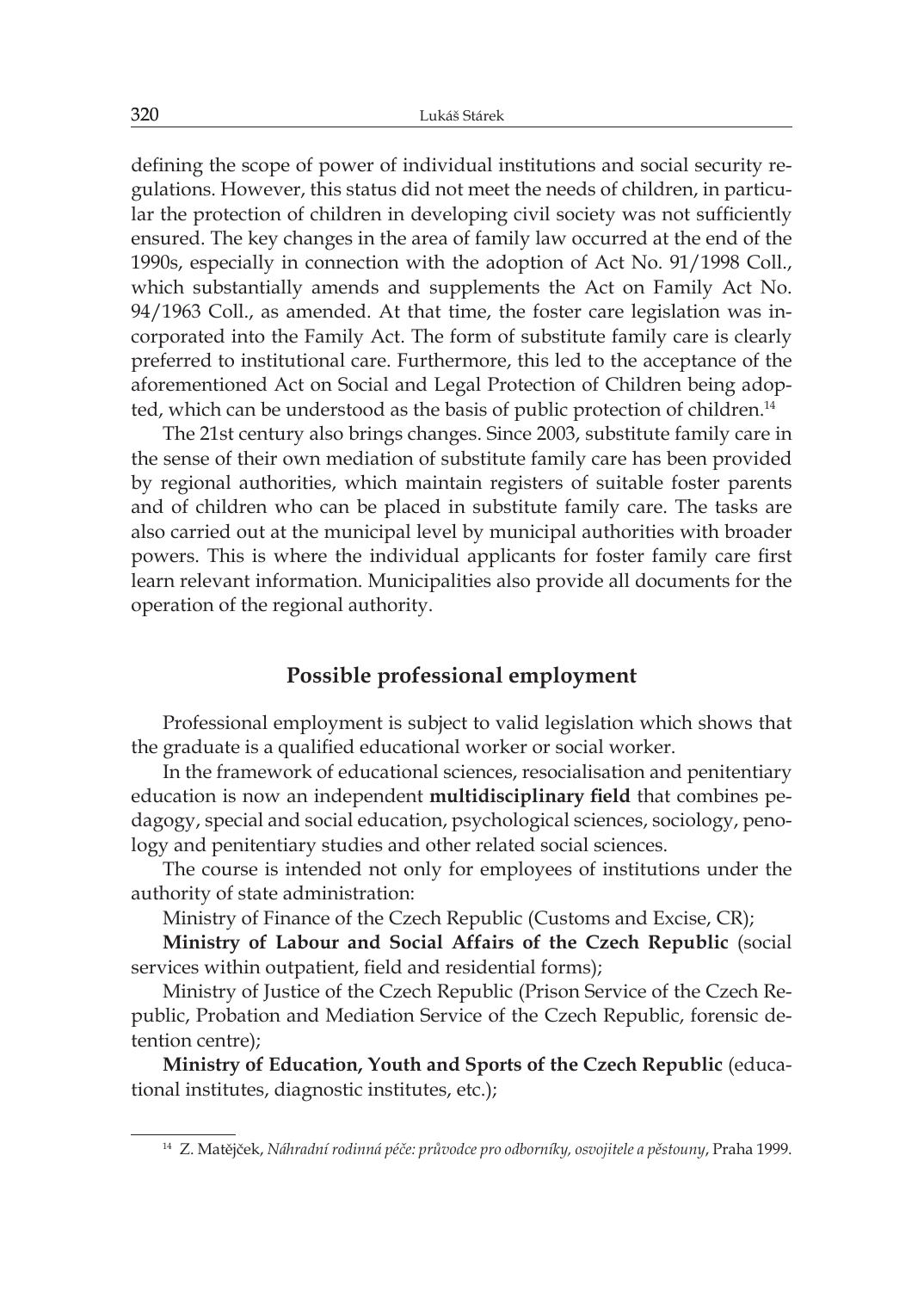Ministry of the Interior of the Czech Republic (Police Services of the Czech Republic, municipal police, Refugee Facility Administration of the Ministry of the Interior);

possibly also the Ministry of Health of the Czech Republic (psychiatric facilities, emergency medical service) and the Army of the Czech Republic.

Regional authorities and municipalities with broader authority – authority over social and legal protection of children.

The course is thus intended for employees in the public sector, **in various school and non-school educational establishments**, as well as for workers in **non-profit organisations** (e.g. Fond ohrožených dětí [Fund for Children at Risk]; Asociace náhradních rodin ČR, z.s. [Association of Surrogate Families of the Czech Republic]; , Dobrá rodina o.p.s. [Good Family], Rozum a Cit, z.s. [Sense and Sensibility]; SOS dětské vesničky, z.s. [SOS Juvenile Remand Centre]; Sdružení pěstounských rodin, z.s [Association of Foster Families] and the **private sector that offers assistance through corporate foundations** (e.g. J&T Foundation; Sirius Foundation…).

Competencies: professional fields; social/special education; diagnostic; interventional; communication; personality cultivating.

Work activities of a foster family worker:

– works with children eligible for foster care and with foster parent applicants;

– provides complete documentation necessary for mediation of foster family care;

– accepts applications for foster care, provides information on the process of including applicants in the register of persons eligible to become foster parents. As part of this activity, it carries out a detailed social survey in families, provides counselling, and seeks persons suitable for becoming foster parents;

– monitors the development of children placed in foster families, cooperates with foster parents, biological parents, provides social and legal counselling, targeted assistance to all;

– represents children as guardians before courts, police, notaries and other institutions, protecting the interest of minors;

– cooperates with foster parents and guardians;

– oversees the proper development of children placed in foster or guardian care;

– knows current legislation and applies it in practice;

– uses his/her knowledge and skills for the benefit of the client/child;

– provides social and legal counselling in connection with exercising social and legal protection of children;

– provides social counselling to children and parents in solving their family, personal problems and acute crisis situations, mediates the assistance of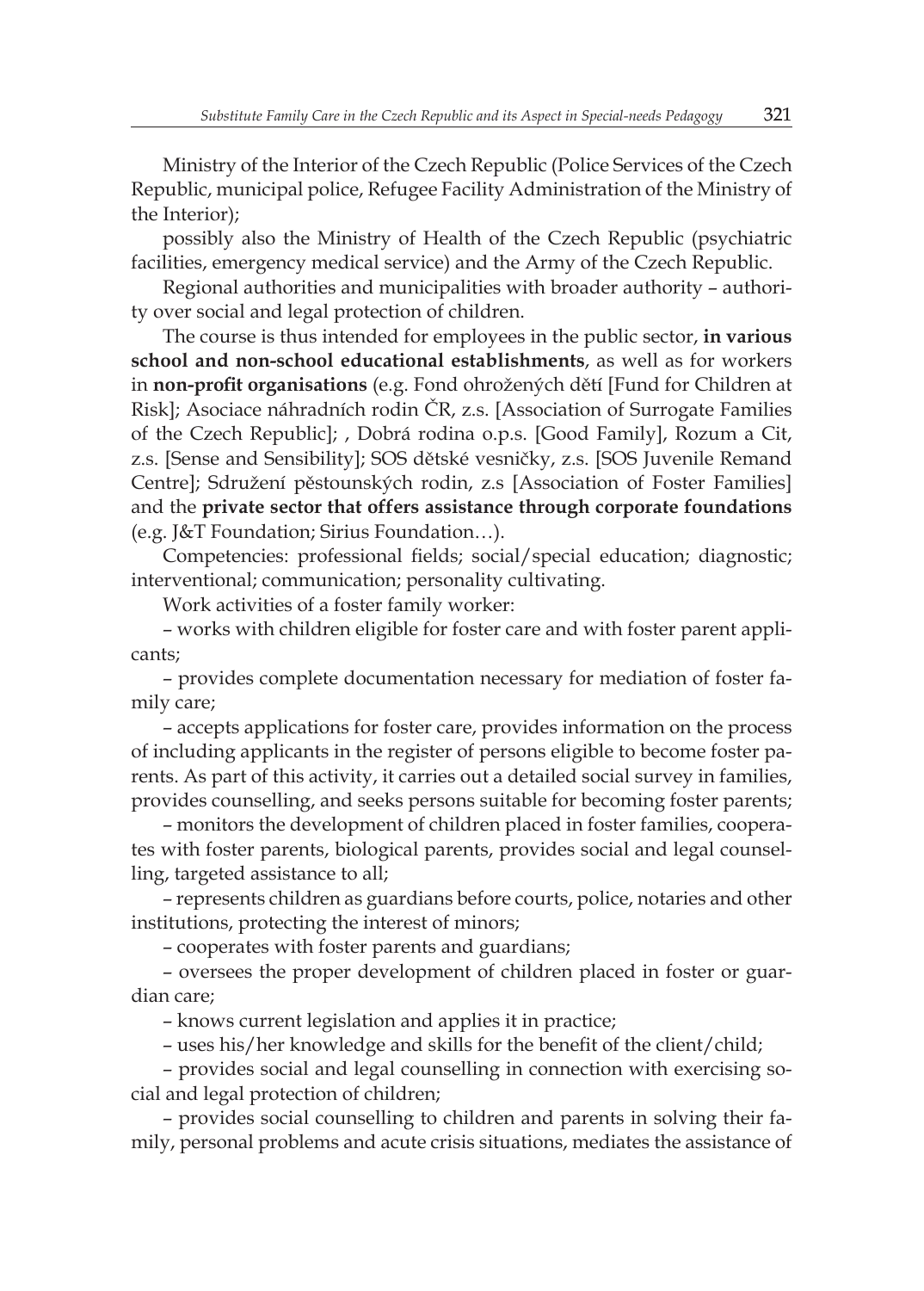professional counselling and health care workplaces and other professional facilities;

– cooperates with institutions that have entered into a foster care agreement with carers or registered persons in the administrative district of the social-legal protection body;

– the locally competent regional authority makes notifications of children eligible for foster care;

– acts preventively and participates in preventive measures ensured by the BSLPC;

– provides field social work;

– member of a multidisciplinary team;

– observes the ethical principles of the social worker;…

Possible professional employment:

– authority for social and legal protection of children – MoLSA CR, regions and municipalities with extended powers;

– non-governmental non-profit organisations focused on support, assistance and counselling in the field of foster family care;

– foster care centres;

- foster family programmes;
- help centre for children at risk…

#### **BIBLIOGRAPHY**

Bubleová V., Benešová L., *Hledáme nové rodiče.* Středisko náhradní rodinné péče, Praha 2001, s. 4.

Bubleová V., Vránová L., Vávrová A., Frantíková J., *Základní informace o náhradní rodinné péči*. Středisko náhradní rodinné péče o. s., Praha 2011.

Dunovský J., *Sociální pediatrie vybrané kapitoly*. Grada Publishing, Praha 1999.

Matějček Z., *Náhradní rodinná péče: průvodce pro odborníky, osvojitele a pěstouny*, Portál, Praha 1999.

Matějček Z., Dytrych Z., *Děti, rodina a stress,* Galén, Praha 1994, s. 166.

Nožířová J., *Náhradní rodinná péče*, Linde Praha, Praha 2012.

#### **Web sources**

Asociace Dítě a Rodina. *Právní* úprava *náhradní rodinné péče* v České *republice*. [online]. [cit. 2019-02-12]. Dostupné z: https://www.ditearodina.cz/images/soubory/pravni-uprava-nahradni-rodinne-pece-v-cr.pdf

Ministerstvo Práce a Sociálních Věcí Čr. *Dávky pěstounské péče*. [online]. [cit. 2019-02-12]. Dostupné z: https://portal.mpsv.cz/soc/dpp